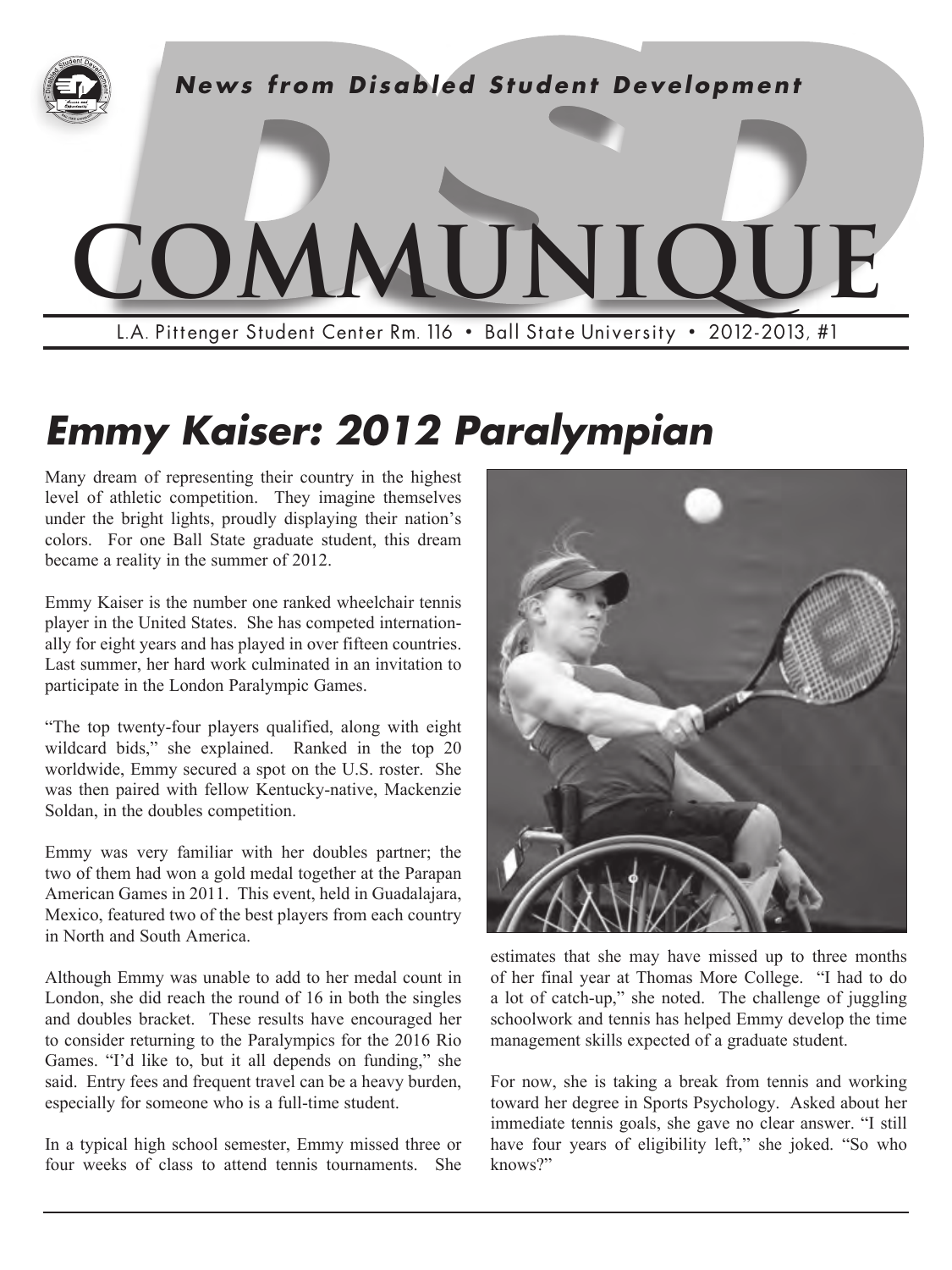### **COMMUNIQUE** *New Student Profile: Alex Gilland*

Disabled Student Development is pleased to introduce a new member of the Ball State community. Meet Alex Gilland, a freshman interested in studying History or Telecommunications. Alex is the third sibling in his family to attend Ball State. He believes the positive feedback he received from his brother and sister helped him reach the ultimate decision to come to Muncie.

"I heard good things about BSU and its accessible campus," he said. So far, his siblings were spot on with their descriptions. "The people here are really nice and have been very helpful."

Before his arrival at Ball State, Alex attended the Indiana School for the Blind and Visually Impaired and was heavily involved in extracurricular activities. Along with his studies, Alex participated in track, swimming, goalball, and debate. He was also an active member of the LEO Club, a youth organization committed to volunteer and community outreach opportunities.

While his brother and sister have gone on to find work in Video Production and Special Education, Alex is still deciding what he is going to do following graduation. "I'd like to narrate a documentary or be a sideline reporter at sporting events," he stated.

These are fitting professions for Alex, who has a knack for impressing people with his voice. In fact, he has a talent for impersonations and can closely mimic the voices of many U.S. Presidents. He even does impressions of Indianapolis Colts' broadcaster Bob Lamey.

Alex is an avid fan of Colts' football and follows virtually



every game. In school, he once created a comprehensive report of the team's history, a project that culminated in a visit to the Colts' broadcast booth during a 2009 home game. Since then, Alex has envisioned a possible career in sports broadcasting. He knows it is possible to land a job in the industry because his brother currently works for the Chicago Cubs.

"Right now I'm leaning toward Telecommunications," he said. Alex believes this may be his best option in terms of job outlook. Regardless of his decision, however, Alex plans to value all of his time at Ball State. "Being accepted here was a big achievement," he said. Clearly, Alex Gilland is a proud member of the Cardinal family.

# *Sadly Noted*

It is with great sadness that DSD reports that Whitney Collins Foote died on November 27, as the result of an auto accident. Whitney was a 2009 Ball State graduate with a degree in Public Relations. She was a very active member of the Ball State community, serving on several committees within Housing and the university's governance sys-

tem. Her work on campus was recognized in 2008 when she was presented with the Max Adamson award, the top honor given to a Ball State senior with a disability. DSD's sympathies go to Whitney's husband Daniel, her parents, and siblings.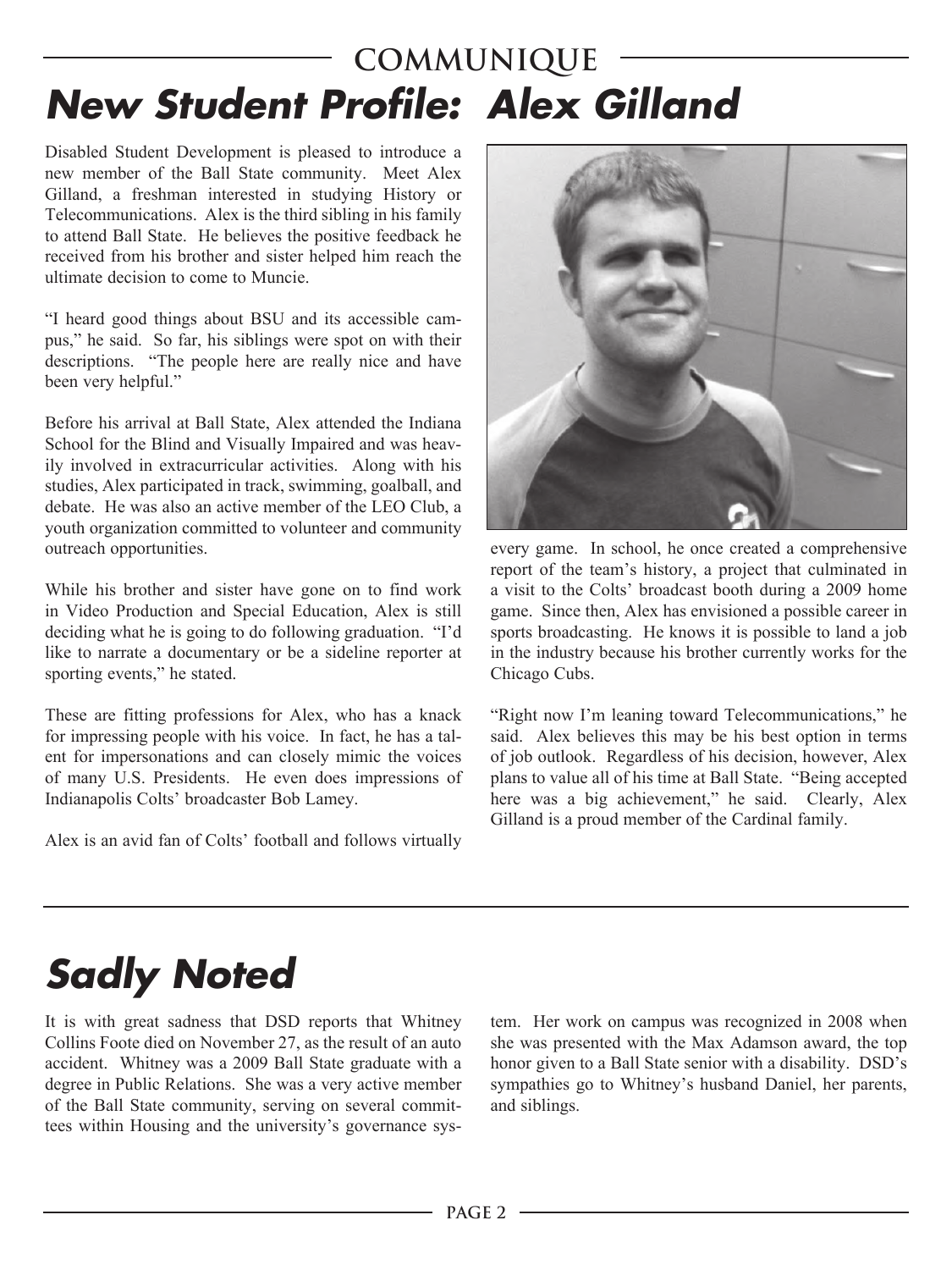### **COMMUNIQUE** *Bush Scholarship Recipients*

Disabled Student Development would like to acknowledge and congratulate the 2012-2013 recipients of the Myrna Bush Scholarship.

As a 1928 graduate of Ball State, Myrna Bush endowed funds to the university to support students with visual impairments. Recipients of the award were selected based on a combination of their academic achievement and their involvement on campus. This year eight students received the Myrna Bush Scholarship.

Award Recipients:

Jacob Caudill: Senior, Marketing

Brittany Feilen: Junior, Special Education

Seth Johnson: Senior, Journalism

Lauren Kopf: Junior, Public Relations

Andrew Neylon: Senior, English

Amanda Rusk: Sophomore, Criminal Justice

Rochelle Schmitt: Sophomore, General Studies

Michael White: Senior, Biology

Congratulations to each of this year's recipients. For more information on how to apply for this scholarship, please visit the Disabled Student Development website or stop by the office in room 116 of the L.A. Pittenger Student Center.

## *DSIA Semester Review*

It has been a great fall semester for Disabled Students in Action (DSIA). Many of the officers from last year were able to continue in the same positions. The current officers are as follows: Syd Comer, President; Jake Caudill, Vice President/SGA Representative; and Brittany Feilen, Secretary. They started organizing before the semester began and advertised the group at the Activity Fair on August 18th, the Saturday before classes began. The group distributed information and candy to freshmen at the fair and had many students sign up for the group's email list. Since then, they have planned several different events throughout the semester.

each The group had an introductory meeting to discuss goals for the year. They also had a bowling party for their meeting at the beginning of November, as a way to have some fun midsemester. Finally, DSIA created t-shirts this semester. They used the same white logo, but chose black for the t-shirt color. The t-shirts are available in the DSD office for \$5/

During March, which is Disability Awareness Month in Indiana, DSIA will partner with DSD and other campus organizations to host events. The DSIA leadership is currently working with Associate Director, Courtney Jarrett, to finalize the activities. They are planning to have some guest speakers, a couple of films, and an Awareness



DSIA president Syd Comer and Nate Deahl share a laugh at the DSIA semester-ending party at Greek's Pizzeria. (photo by Krystal Byers)

Table throughout the month. The main event for Disability Awareness Month will be a wheelchair ballroom dancing workshop led by Frank Epperson, Jr. Please check the DSD website (www.bsu.edu/dsd) in January for the list of scheduled events. We hope to see you there!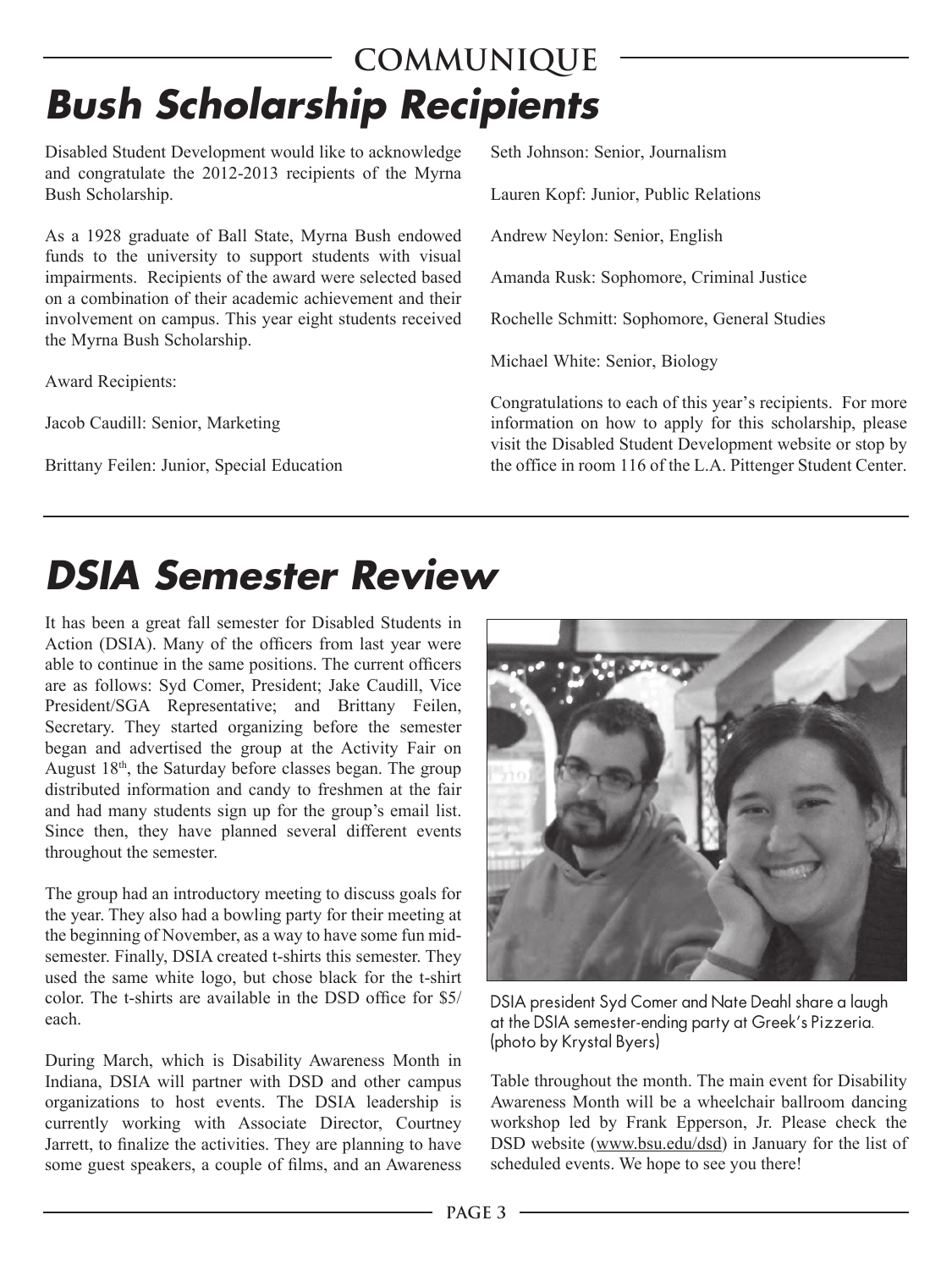### **COMMUNIQUE** *Learning Center: A Vital Part of the Disability Services Team*

For nearly three decades, the Learning Center has provided a wide range of academic services for Ball State students. Located on the third floor of the North Quad Building, it is the main resource for free tutoring, supplemental instruction, and informational workshops, all of which contribute to success in the classroom. According to Jacqueline Harris, coordinator of study strategies and writing, students who use these services typically earn grades that are one half to one whole letter grade higher than those who do not. "This is an on-going and important message," she added, explaining the benefits students receive from using the Learning Center.

With over 120 tutors available, students can find help with virtually any class in the core curriculum, along with assistance in writing and math. They can also attend sessions that focus on basic skills, such as time management, notetaking, and reading comprehension. "All of these resources are free and open to all students," Harris said. "They can either call or stop in to make an appointment." By offering open-access and convenient hours, the Learning Center serves around 4,000 students each year.

In addition to its tutoring services, the Learning Center also provides an alternative testing space for students with disabilities. Staff members, including a team of graduate assistants, are trained to proctor exams for students who are registered with DSD to receive accommodations. Depending on the type of disability, requests may be made

for a scribe, a reader, or a room to take tests with reduced distractions. In order to receive these accommodations however, students must first obtain letters from DSD and deliver them to their professors. If the student and professor agree that the test should be administered in the Learning Center, the student would then schedule the exam and the accommodations with the staff at the Learning Center.

In the 2011-2012 academic year alone, the Learning Center staff administered 2,033 tests for approximately 200 students with disabilities. With this many appointments, staff members must work diligently to accommodate each student. Michelle Thomas, a graduate assistant at the study strategies desk, described how the staff operates. "All of the areas of the Learning Center work collaboratively," she said. "Every one of us is willing to proctor an exam for a student with a disability."

It is this willingness to help that has given the Learning Center a positive reputation on campus. In fact, 99.7% of students surveyed in 2012 noted that their tutors made them feel welcomed and comfortable. The Learning Center was recognized nationally in 2010, when it received the Frank L. Christ Outstanding Learning Center Award. Explaining what has led to these successes, Jacqueline Harris said, "We take a broad approach to cooperative learning." Working alongside offices such as DSD, the Learning Center will continue to serve Ball State students for years to come.

Richard Harris (right), director emeritus of DSD, is pictured with Bill Powell, a 1981 graduate of Ball State and the Outstanding DSD Alumnus of 1989. Harris was pleased to watch Bill receive the prestigious Thomas C. Hasbrook award from Bosma Industries for a lifetime of educating the blind and visually impaired. Bill taught at the Indiana School for the Blind, from which he graduated, for twenty-five years. He is now at Bosma teaching computer literacy, including a terrific program called "build a computer."

Harris has enjoyed keeping up with many of DSD's alums. He also teaches a course on the Roosevelts, reads, travels, spends time with his three granddaughters, and plays lots of handball. He is a frequent visitor at DSD office functions, particularly if they are food related. He would love to hear from former students - rharris@bsu.edu.

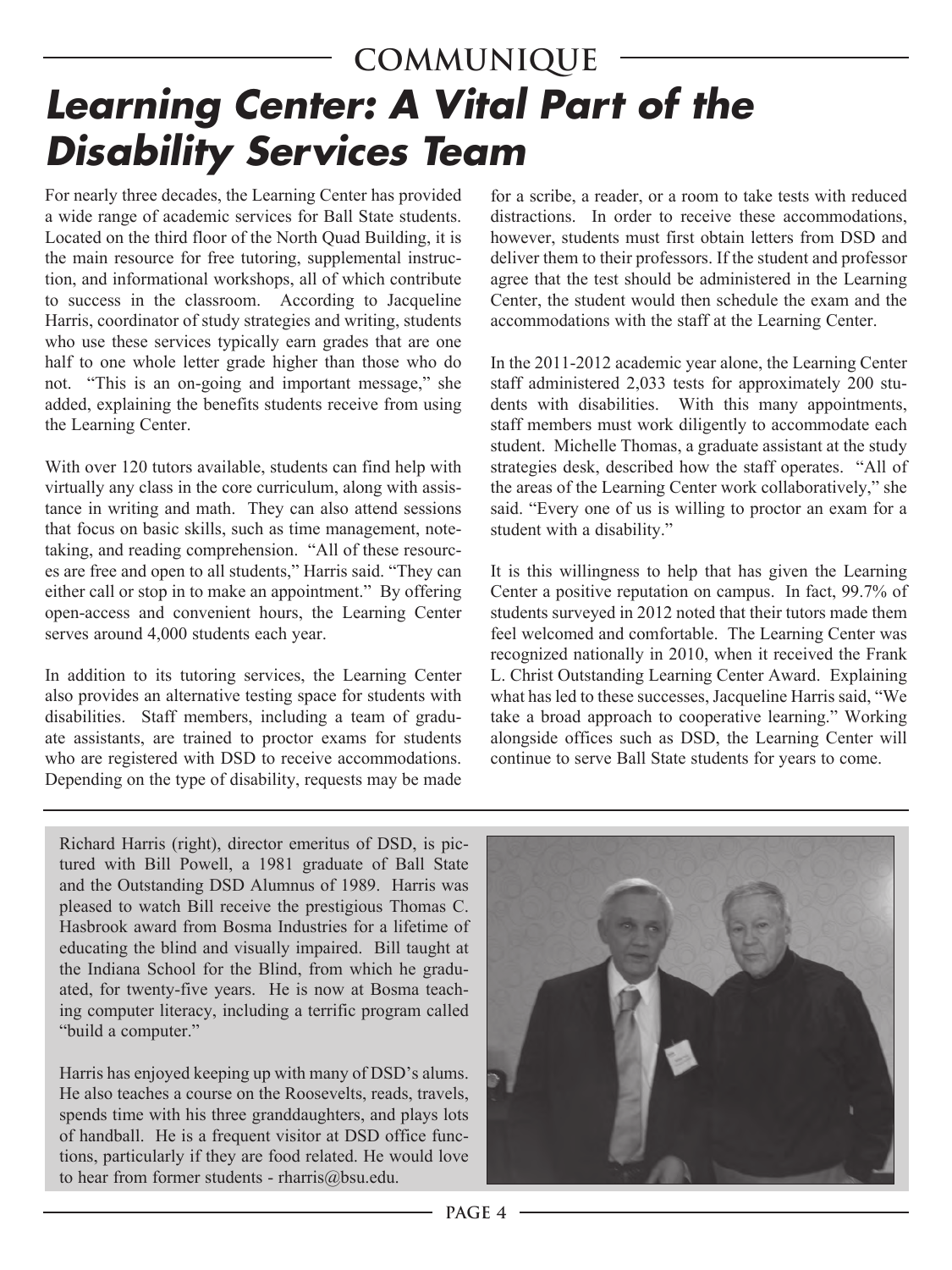#### **COMMUNIQUE** *DSD Awards Program*

The annual Disabled Student Development and Disabled Center. Please join us as we recognize outstanding students Students in Action awards program is scheduled for and an alumnus with a disability and express gratitude to Tuesday, April 9, at 3p.m. in Cardinal Hall B of the Student faculty and staff for promoting accessibility. Tuesday, April 9, at 3p.m. in Cardinal Hall B of the Student

## *New Book on College Students with Disabilities Features Ball State*

A new book describing college options for students who choosing a college that meets their accessibility needs. are wheelchair-users has described Ball State as one of Tips and suggestions are provided on a variety of impor-"America's most disability-friendly colleges" and catego- tant areas including the preparation for college, the colrizes it as an "ADA-Plus College." The book, College lege search, and managing personal care. DSD director Success for Students with Physical Disabilities by Chris Larry Markle and Ball State junior Dustin Gilmer are Wise Tiedemann (Prufrock Press, 2012), is written to quoted throughout the book. assist prospective college students with disabilities in

## *Ball State Power Soccer*



The BSU Power Soccer team is off to a strong start with a 5-2 record. The team will use the spring semester to make a push to compete in the national championships to be played next summer in Fort Wayne. Pictured above during matches at Ball Gymnasium on November 10 are:



(left) Allen Caldwell battling an opponent for possession of the ball; (right) Colin McIntire and Dustin Gilmer discussing strategy during a timeout in the action. (photos by Sharon Harper)